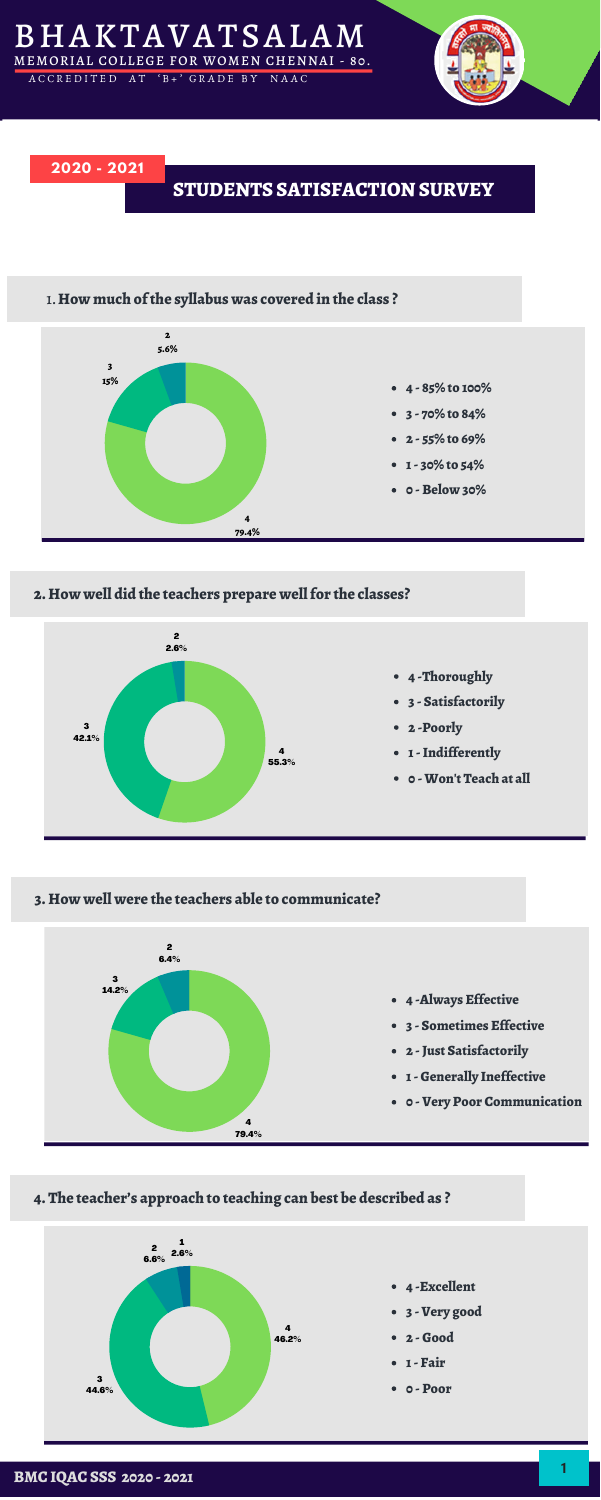# **5. Fairness ofthe internal evaluation process by the teachers.**

**6.Was your performance in assignments discussed with you?**

**7. The institute takes active interestin promoting internship, student exchange,field visit opportunities for students.**



**8. The teaching and mentoring process in your institution facilitates you in cognitive, social and emotional growth.**





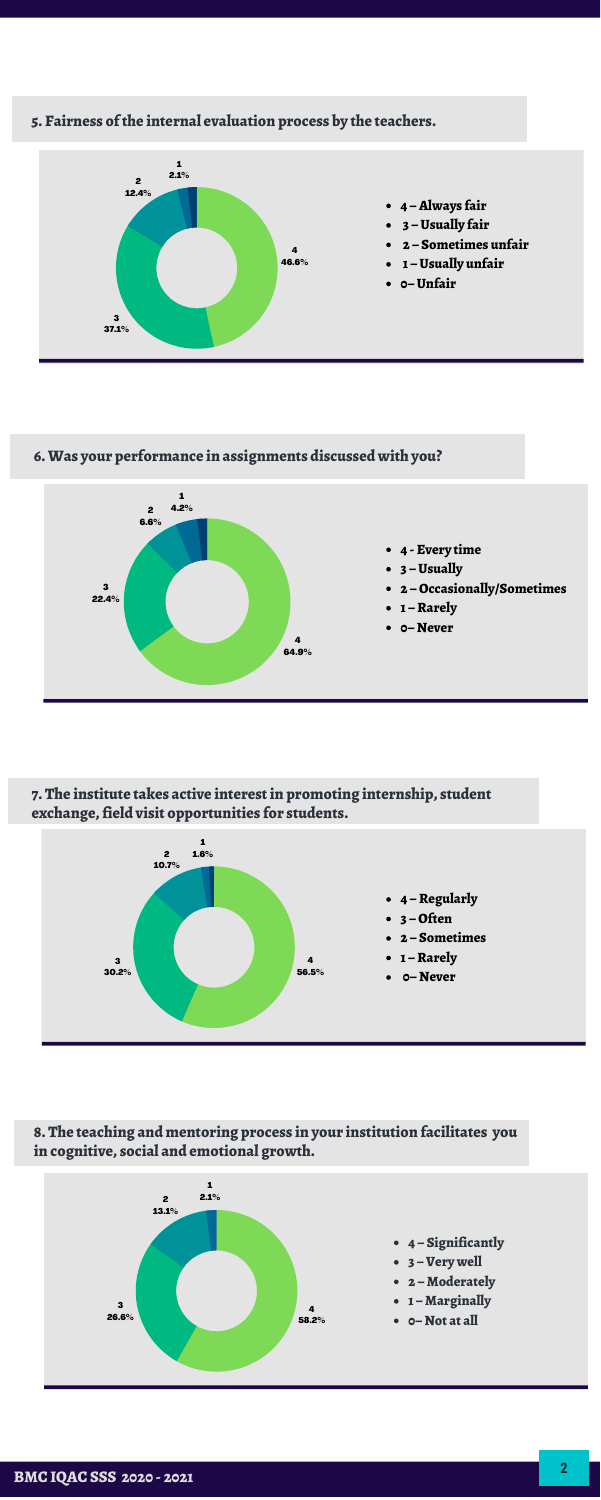## **9. The institution provides multiple opportunities to learn and grow.**

**10. Teachers inform you about your expected competencies, course outcomes and programme outcomes.**

**11. Your mentor does a necessary follow-up with an assigned task to you.**



- **4 – Every time**
- **3 –Usually**
- **2 –Occasionally/Sometimes**
- **1–Rarely**
- **0 – Never** $\bullet$

## **12. The teachers illustrate the concepts through examples and applications.**





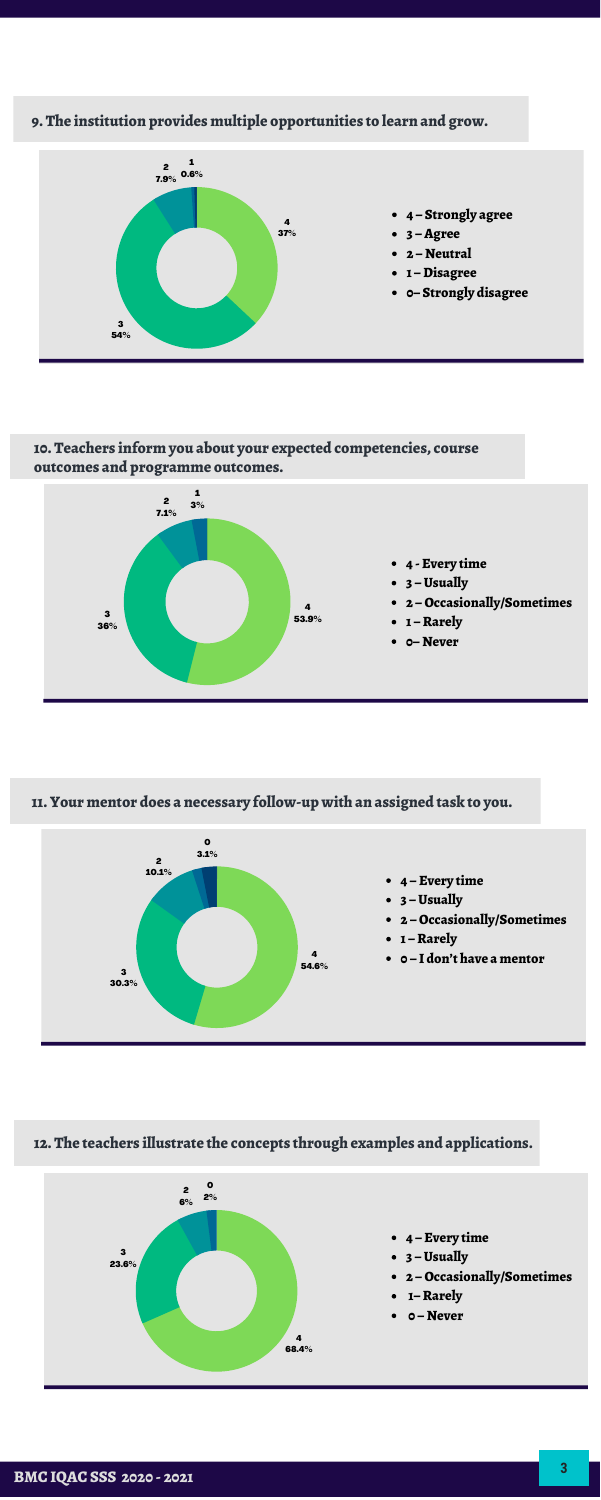**13. The teachers identify your strengths and encourage you with providing rightlevel of challenges.**

**14. Teachers are able to identify your weaknesses and help you to overcome them.**

**15. The institution makes effortto engage students in the monitoring, review and continuous quality improvement ofthe teaching learning process.**





**16. The institute/teachers use student centric methods, such as experiential learning, participative learning and problem solving methodologies for enhancing learning experiences.**



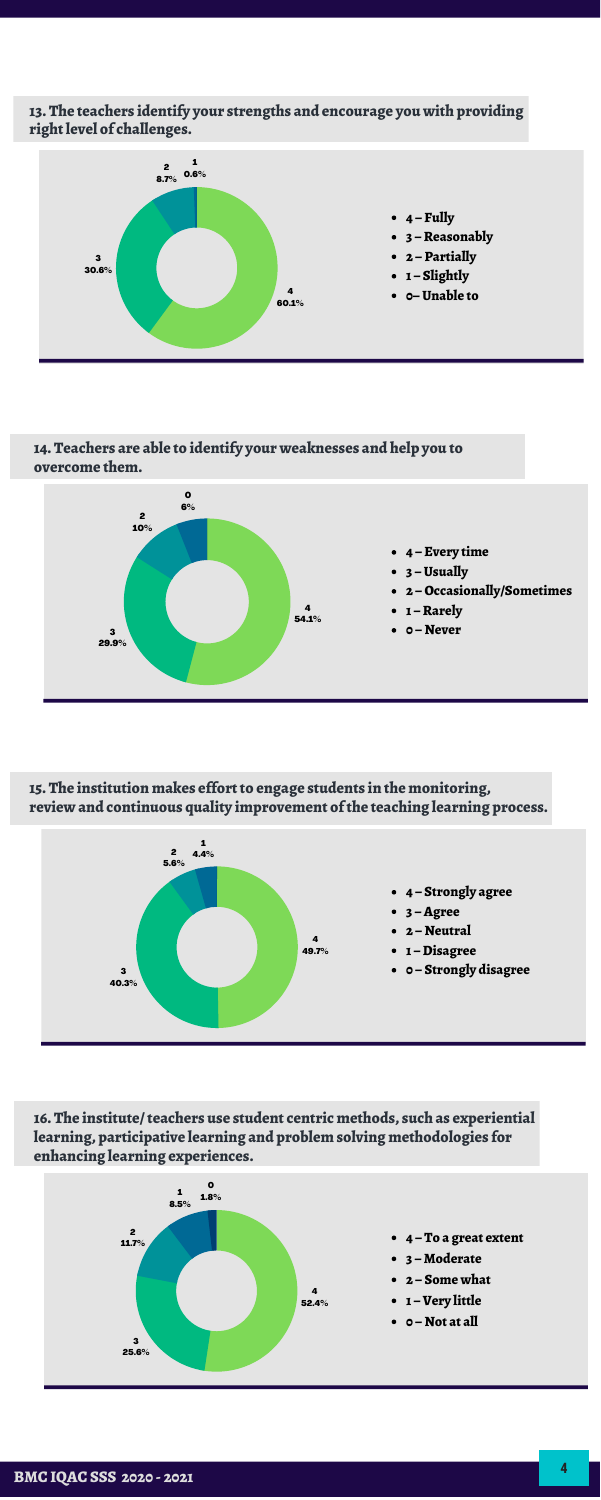# **17. Teachers encourage you to participate in extracurricular activities**

**18.Efforts are made by the institute/teachers to inculcate soft skills, life skills and employability skills to make you ready for the world of work.**

**19.What percentage ofteachers use ICT tools such as LCDprojector, Multimedia, etc. while teaching .**

**20. The overall quality ofteaching-learning process in your institute is very good.**